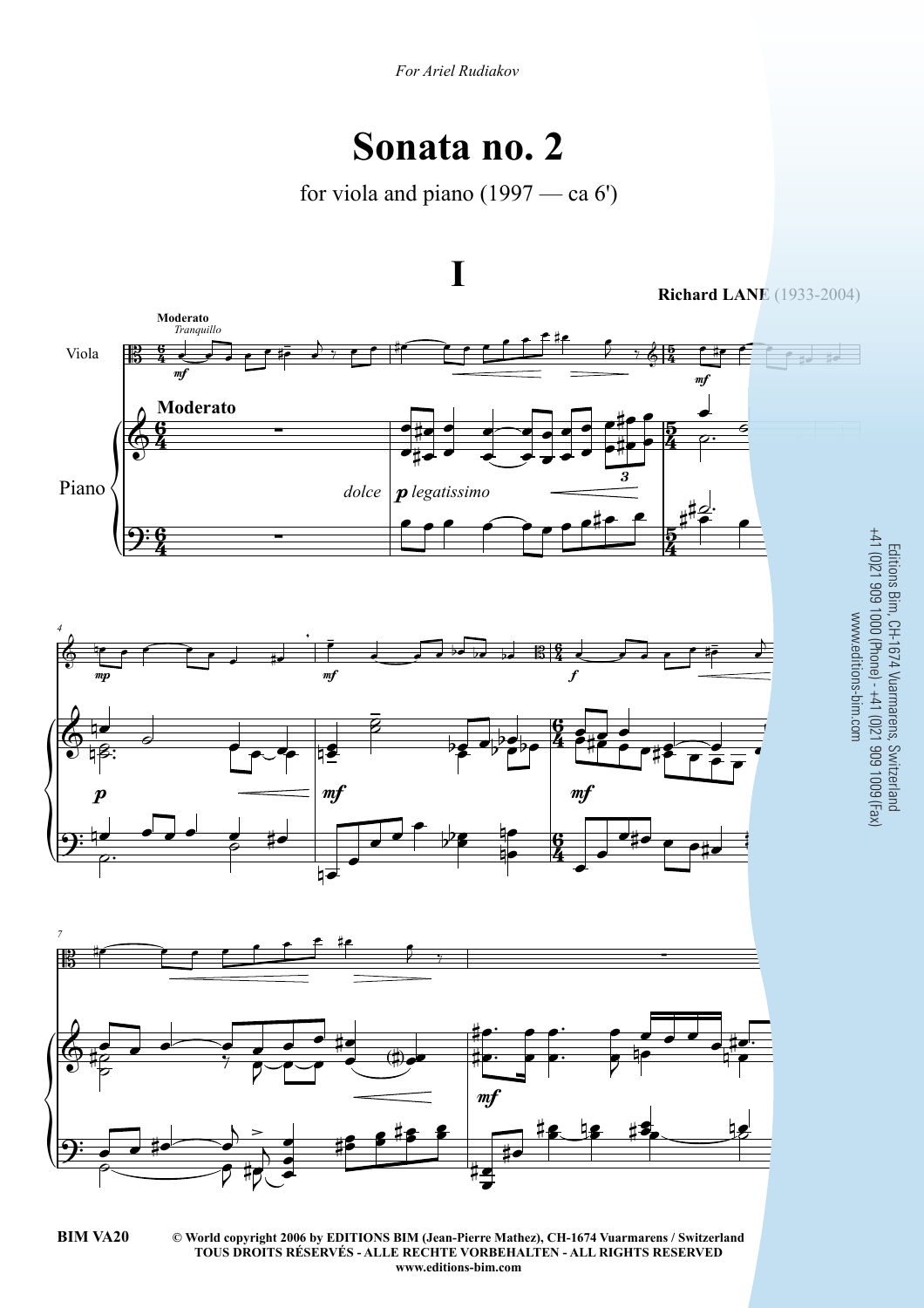







Editions Bim, CH-1674 Vuarmarens, Switzerland<br>+41 (0)21 909 1000 (Phone) - +41 (0)21 909 1009 (Fax)<br>www.editions-bim.com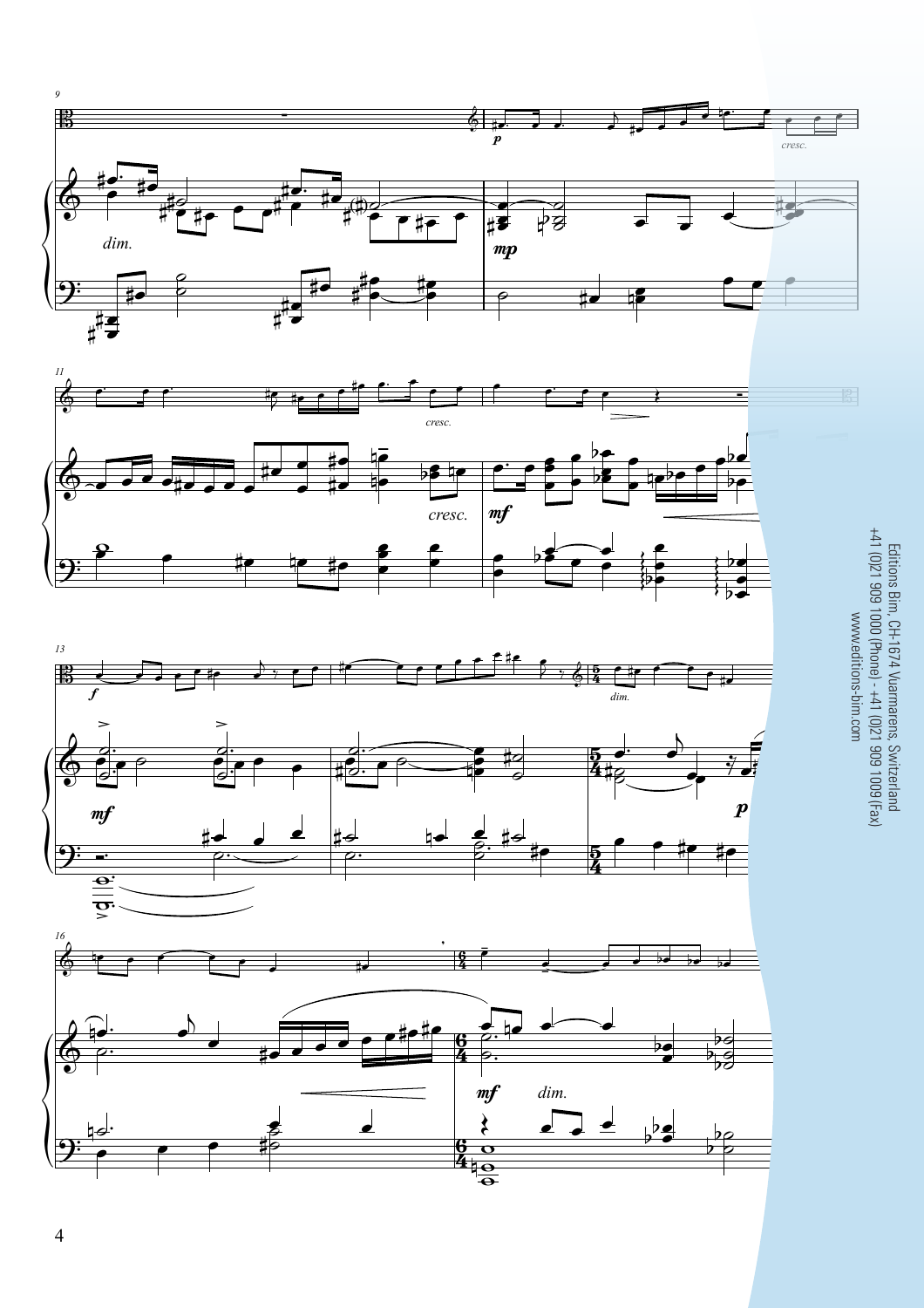

**Allegro, molto vivace**

|<br>|<br>|<br>|<br>| |<br>|<br>|<br>| |<br>|<br>|<br>| **Allegro, molto vivace** Viola Piano *4 8* 4  $\frac{4}{4}$ 4  $\frac{4}{4}$ 4  $\frac{4}{4}$  $\begin{array}{|c|c|c|c|c|c|}\hline \textbf{B} & \textbf{A} & \textbf{B} & \textbf{B} & \textbf{B} & \textbf{B} & \textbf{B} & \textbf{B} & \textbf{B} & \textbf{B} & \textbf{B} & \textbf{B} & \textbf{B} & \textbf{B} & \textbf{B} & \textbf{B} & \textbf{B} & \textbf{B} & \textbf{B} & \textbf{B} & \textbf{B} & \textbf{B} & \textbf{B} & \textbf{B} & \textbf{B} & \textbf{B} & \textbf{B} & \textbf{B} & \textbf$  $\Phi$  $\overrightarrow{=}$ <br> $\overrightarrow{m}$  $\frac{1}{2}$   $\frac{1}{2}$   $\frac{1}{2}$   $\frac{1}{2}$   $\frac{1}{2}$   $\frac{1}{2}$   $\frac{1}{2}$   $\frac{1}{2}$   $\frac{1}{2}$   $\frac{1}{2}$   $\frac{1}{2}$   $\frac{1}{2}$   $\frac{1}{2}$   $\frac{1}{2}$   $\frac{1}{2}$   $\frac{1}{2}$   $\frac{1}{2}$   $\frac{1}{2}$   $\frac{1}{2}$   $\frac{1}{2}$   $\frac{1}{2}$   $\frac{1}{2}$  \$  $m<sub>i</sub>$  $\Phi$  $\boldsymbol{p}$  $\overline{9:1}$ **2** %%%%%% \* \$ % \$ mp *cresc.*  $\bullet$ *cresc.*  $\bigcirc$  4 ' % ,  $\mathbf{\hat{z}}$  $\mathsf{b}$  $\mathsf{b}^!$ *cresc.* 4 .  $\frac{1}{2}$  $\overline{\phantom{a}}$ . , ,( , , , ,  $\geq$ .  $\overline{\phantom{a}}$  $\begin{array}{c} \begin{array}{|c} \hline \end{array} \end{array}$  $\frac{1}{\sqrt{2}}$  $\left\{\right.$  $\overline{P}$ ,  $\frac{1}{2}$ <u>#e |q,e</u><br>|<del>|</del>  $\frac{1}{4}$ , ,  $\frac{1}{2}$  $\overline{\phantom{a}}$  $\overline{\phantom{a}}$  $\overline{\phantom{a}}$ . , ,( , , , ,  $\circ$  ,  $\circ$ <sup>0</sup> <sup>1</sup> ,( , , , , , ,( , , ,( , , ,  $\frac{1}{\beta}$ . .<br>م **)** - , , , ,  $\ddot{\cdot}$ .<br>A  $\overline{\phantom{0}}$ -  $\frac{1}{4}$  $\overline{\phantom{a}}$ . , ,( " ,  $\overline{\ }$ ,  $\bullet$  $\frac{1}{2}$ <u>.</u> **,** .<br>. (  $2^{\frac{1}{2}}$  of  $\frac{1}{2}$  ,  $\frac{1}{2}$ 2 ,  $\frac{1}{\sqrt{2}}$  $\begin{array}{ccc} \bullet & \bullet \\ \hline \bullet & \bullet \end{array}$  $2, 7$  $\overline{z}$  $\frac{1}{\epsilon}$ ,  $\bullet$  ;  $\bullet$  ,  $\bullet$  $\overline{2}$ , ,  $\bullet$ .<br>.  $\overrightarrow{ }$ <u>.</u> <u>,</u><br>१ م<br>#أ  $\frac{1}{2}$  ,  $\frac{1}{2}$ ,  $\overline{\partial}$  $\overset{\circ}{\bullet}$ <u>.</u>  $\overline{r}$  ,  $\overline{r}$  $\frac{1}{2}$  $2 < 6$  $\mathcal{F} \rightarrow \mathbb{R}$ ,  $\mathcal{F} \rightarrow \mathcal{F}$ ,  $\mathcal{F} \rightarrow \mathcal{F}$ ,  $\mathcal{F} \rightarrow \mathcal{F}$ ,  $\mathcal{F} \rightarrow \mathcal{F}$ ,  $\mathcal{F} \rightarrow \mathcal{F}$  $\overline{\mathbf{z}}$ ।<br>8  $\frac{\frac{1}{2}}{\frac{1}{2}}$  ,  $\frac{1}{2}$  ,  $\frac{1}{2}$  $\overline{\phantom{0}}$  $\overline{\phantom{0}}$  $\overline{\phantom{0}}$  $\bullet$  $\frac{1}{2}$  $\frac{1}{\sqrt{2}}$ .  $\overline{\phantom{a}}$  $\frac{1}{2}$  $\frac{1}{2}$  $\overrightarrow{=}$ .  $\overline{\bullet}$  $\frac{1}{10}$  $\frac{1}{\bullet}$  $\overline{a}$  $\overrightarrow{ }$ . , , ,+ ,, ,  $,4.9.$  $\frac{1}{2}$  $\frac{a}{b}$  $\sharp$ s o# $\sharp$ s  $\sharp$ s  $\sharp$ s  $\sharp$ s  $\sharp$ s  $\sharp$ s  $\sharp$ s  $\sharp$ s  $\sharp$ s  $\sharp$ s  $\sharp$ s  $\sharp$ s  $\sharp$ s  $\sharp$ s  $\sharp$ s  $\sharp$ s  $\sharp$ s  $\sharp$ s  $\sharp$ s  $\sharp$ s  $\sharp$ s  $\sharp$ s  $\sharp$ s  $\sharp$ s  $\sharp$ s  $\sharp$ s  $\sharp$ s  $\sharp$ s  $\sharp$ s  $\sharp$ s  $\sharp$ s  $\sharp$ s  $\sharp$ s  $\sharp$ s  $\sharp$ s  $\sharp$ 13<br>13 ,  $\frac{2}{\sqrt{2}}$  $\frac{\Theta}{\Box}$ , , , ,

**)** 

 $\frac{1}{4}$ 

<sup>|</sup> *Photocopying is illegal — Photocopier est illégal — Photokopieren ist rechtswidrig* 7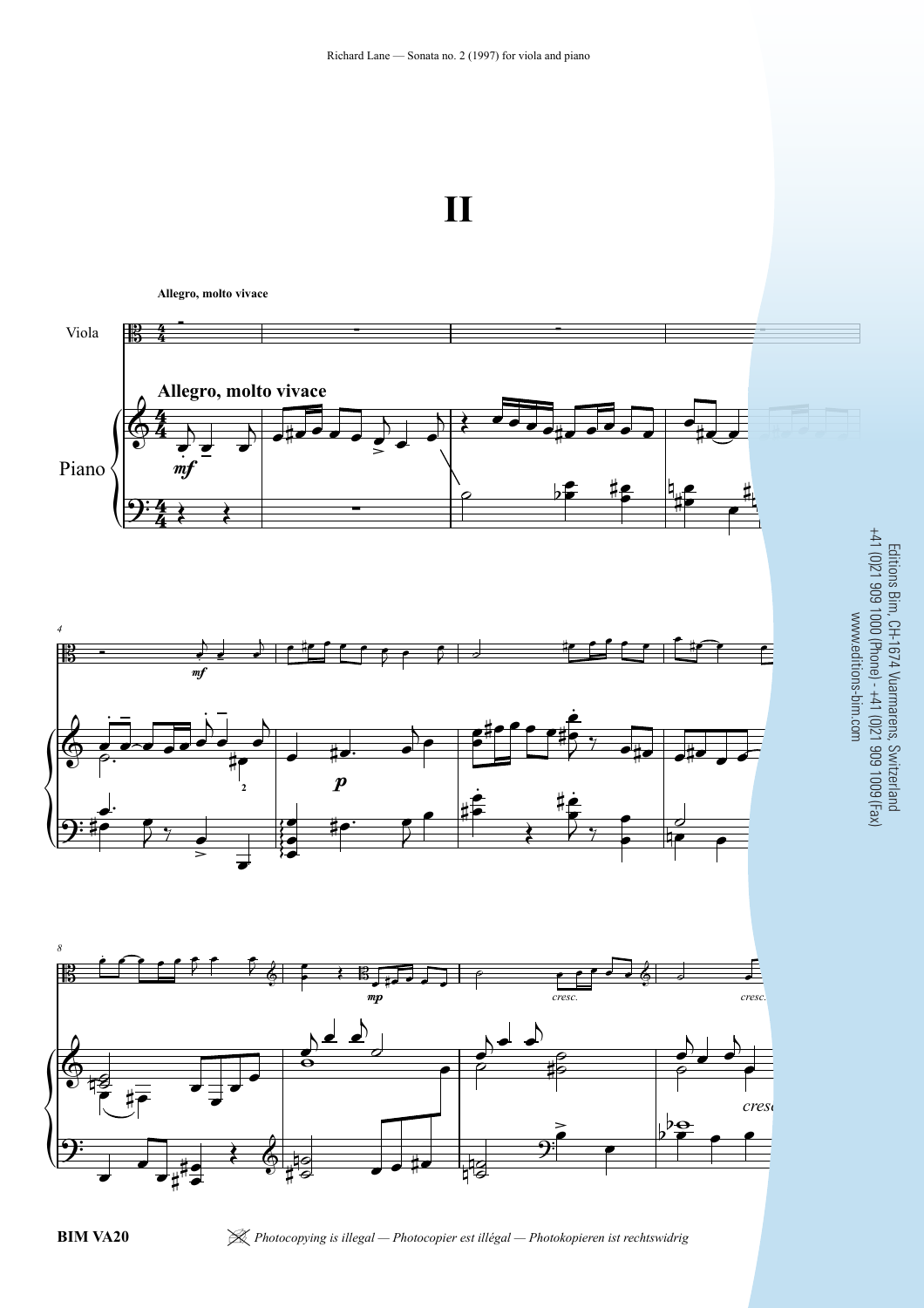Richard Lane - Sonata no. 2 (1997) for viola and piano